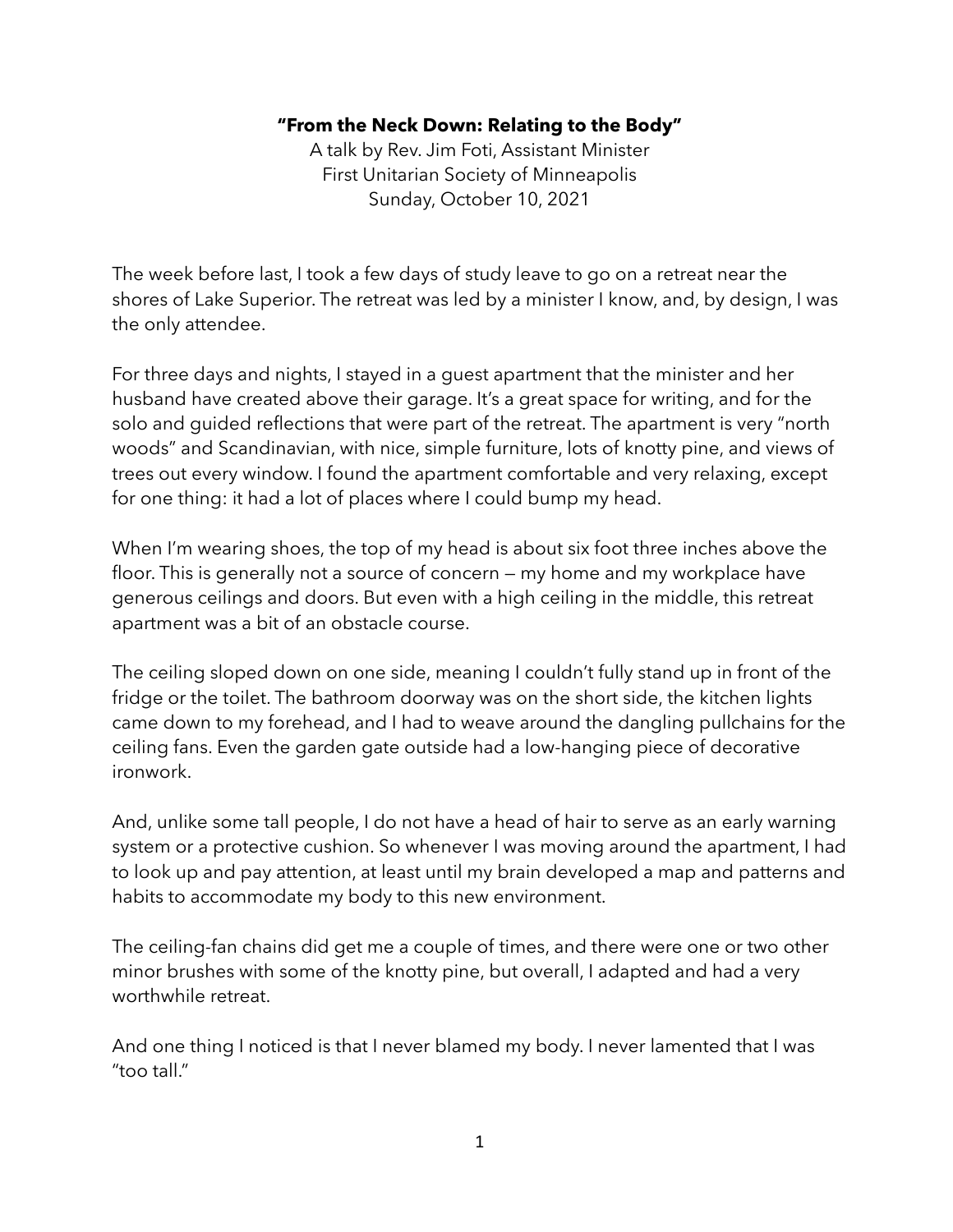There's nothing wrong with me or my height. It's just that not everything is built for someone like me. My approach has always been to be grateful for my height — I've never wished to be shorter, even when my femurs seem "too long" for certain airline seats, or when stores stopped carrying pants that I could wear. I'm not poorly designed (and neither are you); it's just that some things in the world around me weren't designed with me in mind.

Our theme this month at the First Unitarian Society of Minneapolis is Cultivating Relationship, and today I want to talk about a relationship we all have: a relationship with our bodies. Unitarian Universalists and humanists have a reputation for wanting to deal mainly with matters of the mind and brain — diving into philosophy, analyzing history and current events, and strategizing about social justice. And we tend to do these preferred activities without much active participation of our bodies; it's hard to go for a walk and read a theology book at the same time.

The Unitarian side of our heritage in particular is sometimes thought of as a religion from the neck up — all brain, no body, no heart. That's why I've called this talk "From the Neck Down," to give some consideration to the rest of what makes us human. Whether we pay attention to them or not, our bodies are inevitable, often a blessing and sometimes a burden. And I want to explore that relationship today. Because it's a relationship that 100 percent of us have, and it's often changing.

I want to talk just a bit more about my experience of being a person of above-average height. My attitude toward being tall illustrates what I think of as externalized antipathy. Not that one wants a lot of antipathy in one's life, but on the occasions that my body has had a hard time fitting into the environment around it, I'm grateful that I've decided that the environment is the problem, not my body. My legs are as long as they are. The airlines that try to cram people of all lengths and widths into the same seats created the problem, not me.

And so while I might have moments of feeling uncomfortable, I don't feel badly about myself. It helps that height, for whatever reason, is considered a positive attribute, generally free of the stigma and free of the misplaced moralizing directed at other kinds of bodies.

And since tomorrow is National Coming Out Day, I'll say that this kind of externalizing that I do extends to my being gay. Even back when I was a teen struggling with the idea of coming out, even while I was living in fear of what it would mean for my life, I never, at core, felt that I was bad or had anything to be ashamed of. Like a poorly laidout airplane, it was the world that needed improving.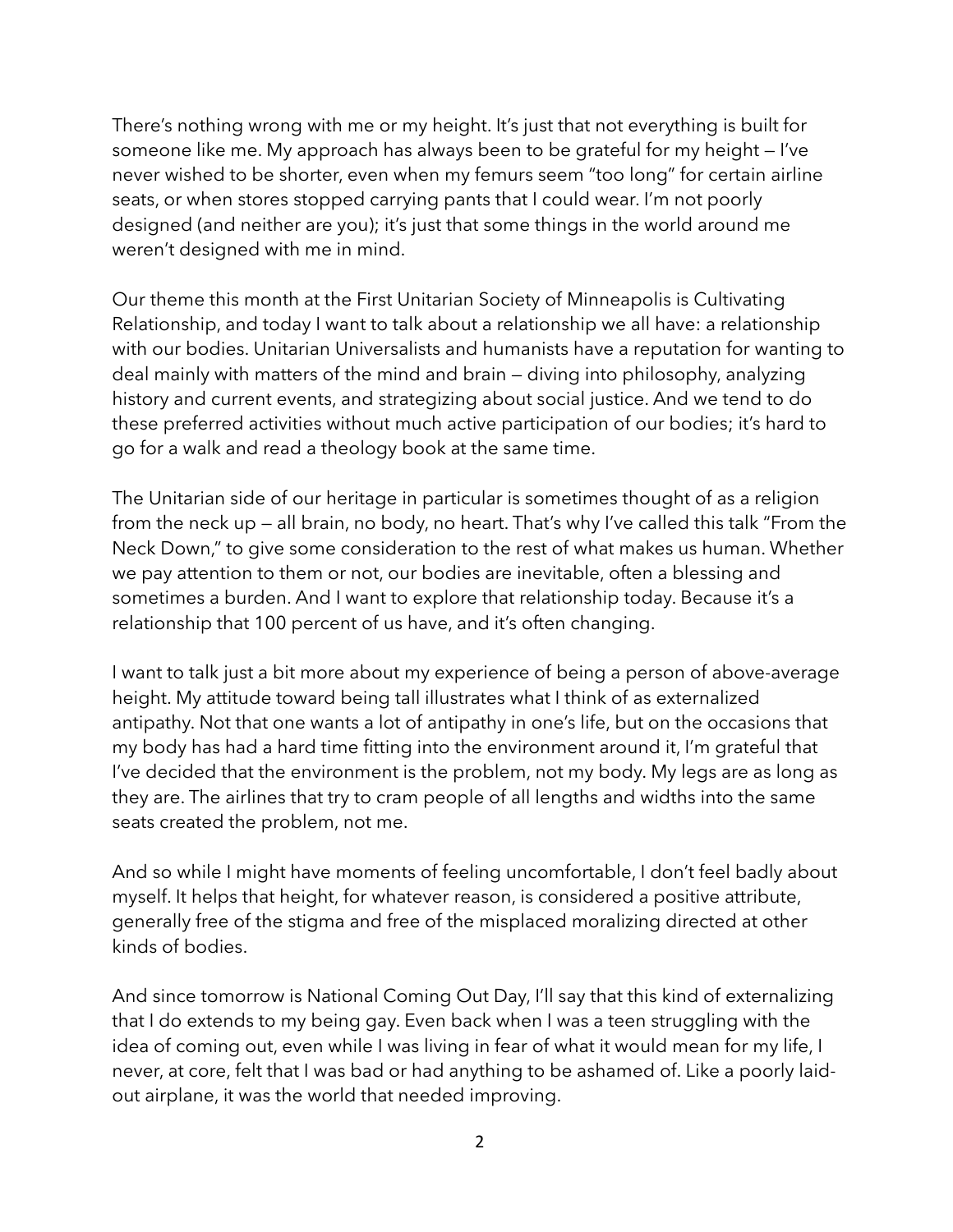The world has improved, but it still needs fixing, to make room for all of us beautiful LGBTQ+ people; we and our bodies and our desires and our identities are not the problem.

I've experienced a lot of learning about the body in recent years, and one of the areas of growth for me has been around ableism and disabilities. A number of people living with disabilities hold a perspective that bears some resemblance to what I've been talking about — that the bigger problem is the world. [In an online article last year,](https://www.forbes.com/sites/andrewpulrang/2020/07/20/5-things-everyone-should-know-about-people-with-disabilities/?sh=5e5286597ba5) the writer Andrew Pulrang, who has lifelong disabilities, had this to say about the challenges:

*Many disabled people find that most of these hardships come from other people and the environment they live in, not their disabilities themselves. It can help to think of a pie chart. For each person at different times, there is a different ratio between direct suffering from a disability, and indirect hardships imposed by other people's ableism, systemic failures, and lack of accessibility. Some days, chronic back pain, sudden muscle spasms, or loss of mobility is much worse than physical barriers or interpersonal ableism. Other times, we can cope well with our impairments, but struggle [to] gain access to the places we need to go, and process emotionally the onslaughts of insensitive, ableist comments that can come seemingly out of nowhere.*

*There is absolutely a lot disabled people endure and have to work through, but much of it is entirely unnecessary pressure from the outside. Disability hardships are real, but they don't have to be.*

Pulrang also makes clear that layers of privilege can lead to vastly different outcomes and life situations for any two people with seemingly comparable disabilities. "More disabled people," he says, "could be independent and happy if their material and social conditions were improved."

Pulrang is one of several writers who have helped me examine my own views of disabilities. He talks about what he calls the "mistaken and corrosive notion that disability is fundamentally a natural tragedy to be overcome. It's not." I have to acknowledge to having my mind expanded by this perspective — the idea of framing a disability as a neutral or even positive difference, like having long legs, rather than a problem in need of fixing.

I've also learned a few things from the phrase "temporarily able-bodied," which is used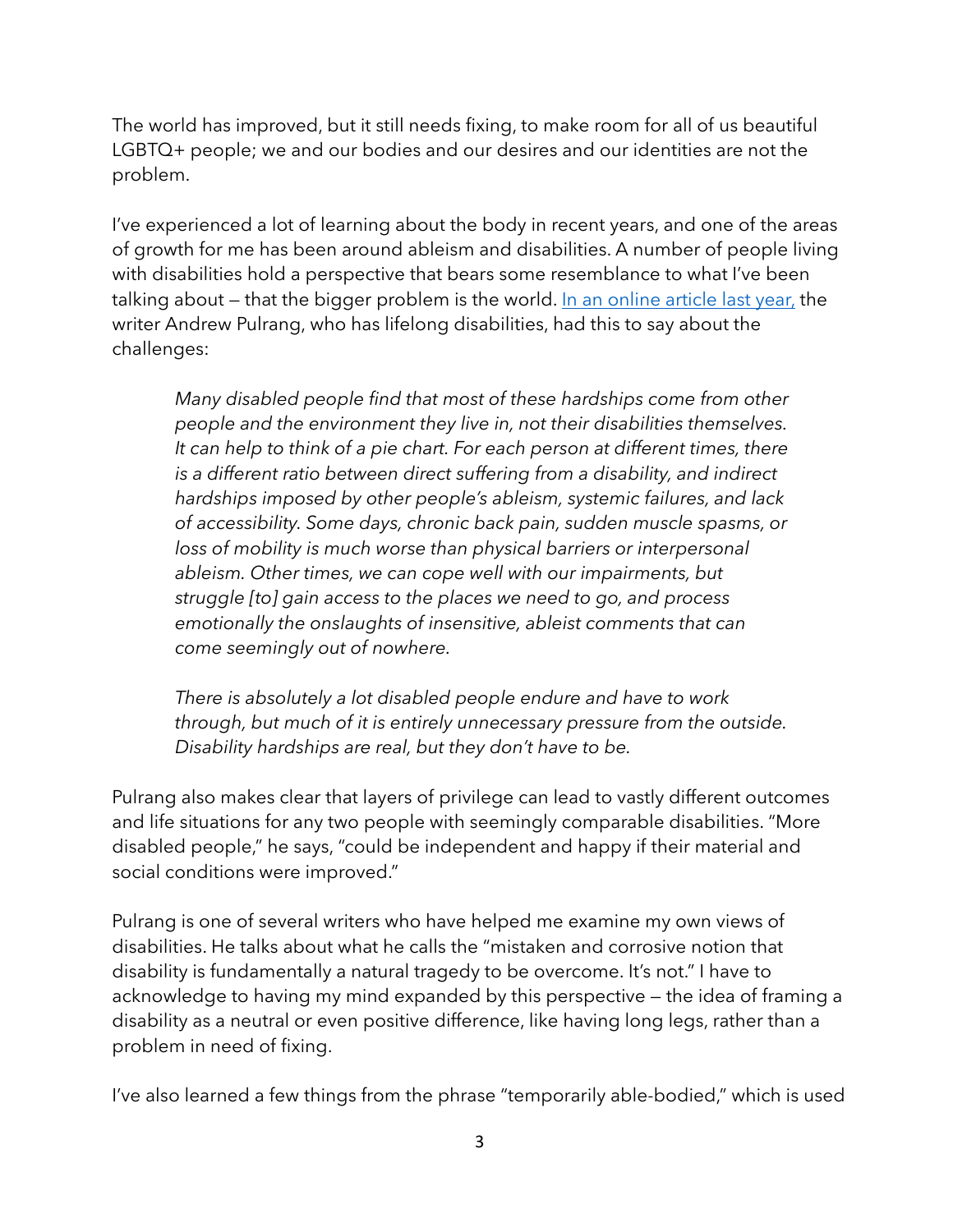to describe people who are not considered to be living with disabilities. Saying "temporarily able-bodied" is a good reminder of the tentative nature of everything, and of the reality that all of our bodies have limits. [As disability advocate and business](https://youtu.be/lFYWdbFsUw0)  [owner Sean Crump puts it,](https://youtu.be/lFYWdbFsUw0) "It's not a matter of *if*, but the question is *when* will the barriers in our community impact your life?" Such a question might be helpful for closing any perceived distance between those with disabilities and those without.

Another way that the temporarily able-bodied can help close that distance is to think twice before describing a person with disabilities as an "inspiration." I've heard this from a number of friends and writers with disabilities. And there's a [Netflix series called](https://www.netflix.com/title/80987458)  ["Special,"](https://www.netflix.com/title/80987458) which was written by and stars Ryan O'Connell, a young gay man with cerebral palsy. It's a very funny and sex-positive show, and it also takes on serious issues. There's [a gut-punch scene](https://youtu.be/L44wjEGibbM?t=10) in which a very fit, temporarily able-bodied man tells Ryan how *inspiring* Ryan is, just for going to the gym. Just as Pulrang described, it's an insensitive, ableist remark seeming to come out of nowhere. Ryan is reduced to his disability.

This kind of thing is often called "inspiration porn." It's an opportunity for the ablebodied to feel like they've done a good deed by effectively patting a disabled person on the head. They simultaneously distance themselves from any bodily differences by "othering" the disabled person. There is a human tendency to back away from anything perceived as illness or infirmity of the body, and a tendency to create hierarchies of humanity to feel better about one's own fate.

"Being disabled is one of the billion possible ways of being human," my friend the Rev. [Theresa Soto says](https://medium.com/@titasoto/being-disabled-the-temple-i-can-hardly-2eeece89c0f8). She describes her own disabilities as ["factory-installed"](https://www.uuworld.org/articles/bodily-differences-factory-installed) — she's always had them, and they're a part of who she is. She's fully human, and, in the words of [the story we heard earlier,](https://www.youtube.com/watch?v=Hs44juuFBtw) she rocks what she's got. And, Rev. Theresa says, she imagines "supportive, inclusive futures" for everyone: "It is possible for us, together, to keep shifting frameworks that devalue other people's human experiences, so that if someone should become disabled…, the future that awaits them doesn't require them to struggle or do everything the hardest way possible."

Now, I realize, that, by titling this talk "From the Neck Down," I may be seen as reinforcing the famous Cartesian perspective of [mind-body dualism](https://plato.stanford.edu/entries/dualism/), the idea that the mind and body are separate and very different in nature. But please know that I do not consider there to be a bright line between the body and the mind. It's actually a little surprising to me that this duality has persisted so strongly to the present day, given the progress of scientific knowledge.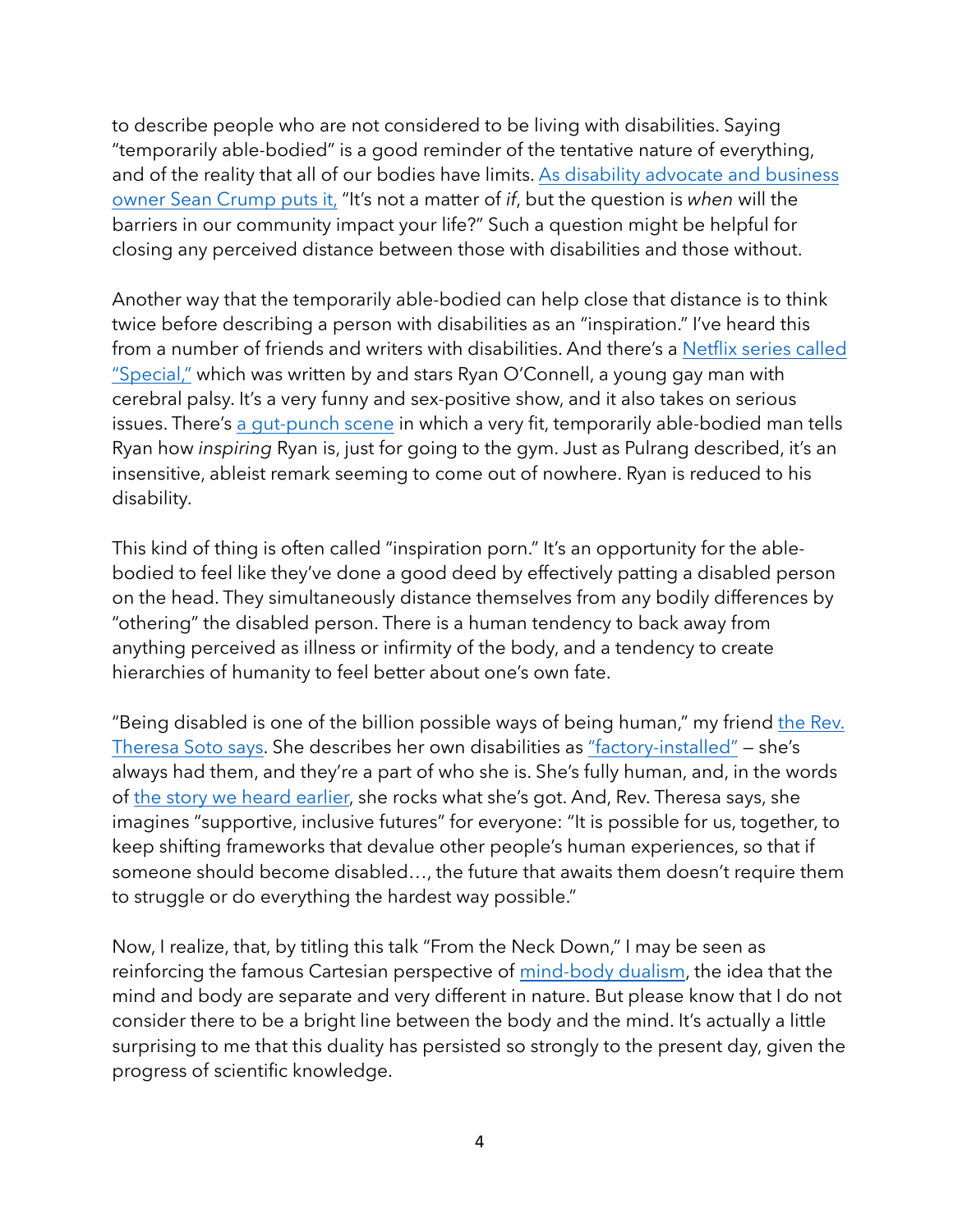Right now, I'm reading a book called ["The Body Keeps the Score,"](https://www.penguinrandomhouse.com/books/313183/the-body-keeps-the-score-by-bessel-van-der-kolk-md/) which was recommended to me by our young adult group here at FUS. The book's author, Dr. Bessel Van der Kolk, tells of how 140 years ago, Charles Darwin wrote [a book about](https://en.wikipedia.org/wiki/The_Expression_of_the_Emotions_in_Man_and_Animals)  [human and animal emotions,](https://en.wikipedia.org/wiki/The_Expression_of_the_Emotions_in_Man_and_Animals) and their similarities. Darwin described the actions and reactions between the mind and the viscera, which he called the two most important organs in the body, and he talked about the nerves that wire them all together.

Dr. Van der Kolk praises Darwin's forward-thinking, all-encompassing approach. And he points out that emotions have the power to cause physical pain in the body stomach-aches, headaches, muscle tension — and he reminds us that physical pain in turn affects our emotions. "Until recently," Van der Kolk writes, "this bidirectional communication between body and mind was largely ignored by Western science, even as it had long been central to traditional healing practices in many other parts of the world, notably in India and China."

One might note that the white and Christian world, with its views of the body as sinful and the soul as a separate entity, helped perpetuate this dualism. But there is now a broadening understanding that so much of how we react to life and how we feel our humanity happens outside of our minds. That it has taken so long is a reminder of our denial of the body's importance and negative views of it; the problem of ableism is rooted in our own fears about our own bodies.

The attention we pay to ourselves from the neck down also has taken on another meaning in the pandemic era. With so much of life, school, and white-collar work now taking place online, many of our bodies are getting ignored, in two ways. One, a typical Zoom meeting is truly a bunch of people as seen from the neck up. It's a gallery of heads and faces in boxes, with the rest of the body deemed extraneous. The body is unnecessary, except as a support structure, and maybe as a way to press the "unmute" button if our brain remembers. Many of us have spent much of our days appearing disembodied.

And that has led to a second kind of ignoring of the body — in the online world, there is almost no requirement to move it. Office workers used to go from desk to meeting room to cafeteria and back. Social justice advocates used to run all over town to get to different meetings for different causes in different communities. Now, except for taking care of a few bodily necessities, a person can spend eight hours or more in the same chair, at the same screen, with tired eyes and muscles fallen asleep for lack of purpose. Anyone predisposed to ignore one's body may forget about it entirely until numbness sets in.